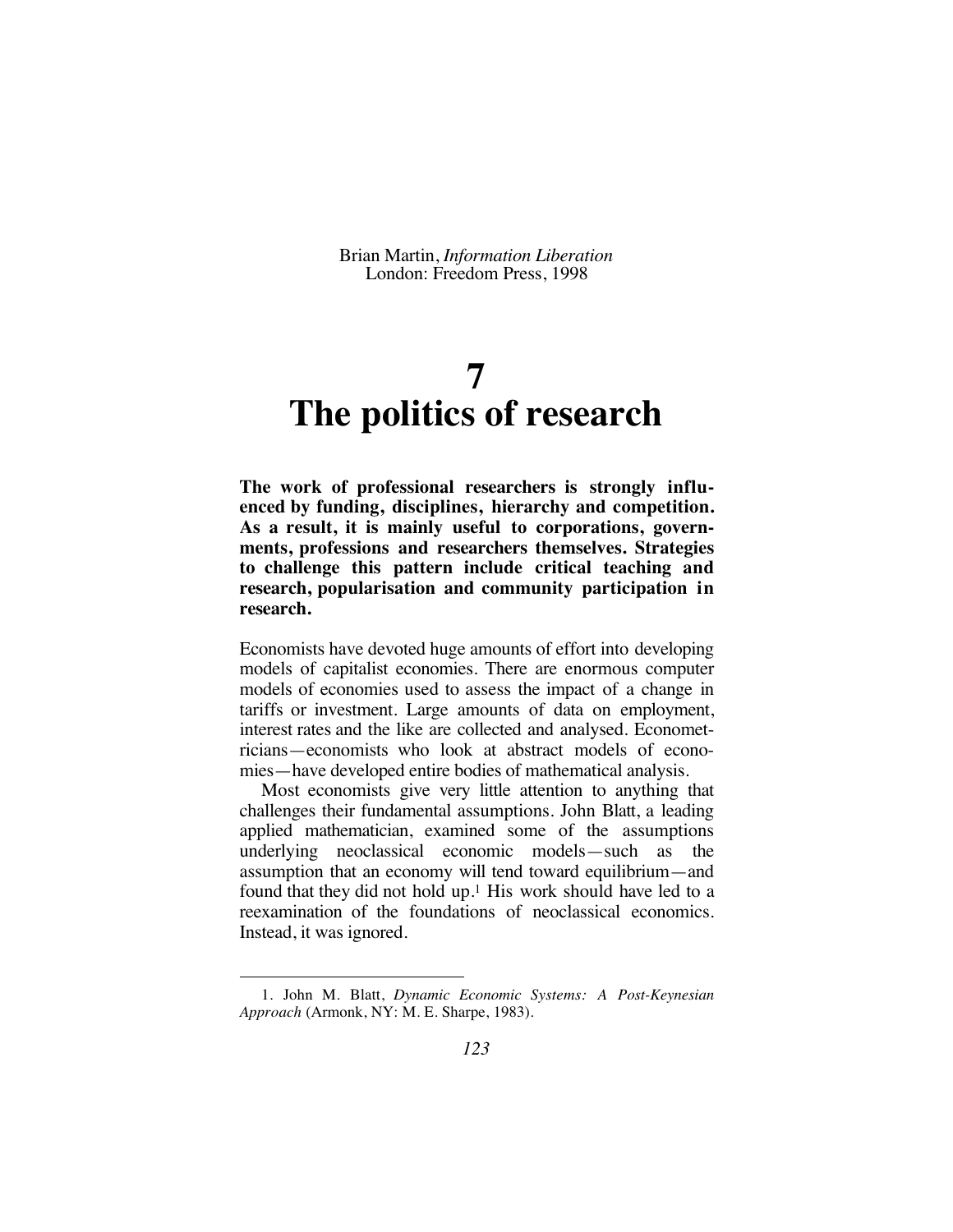Gandhian economics, based on local self-reliance and simplicity in living, is based on completely different assumptions to standard economic theory.2 Gandhian economics is studied in India and Sri Lanka but virtually unknown in most other countries.

In summary, it could be said that economic knowledge is oriented to certain powerful groups, notably corporations, governments and economists themselves. Other disciplines are not much different, in that they too are oriented to powerful groups—though often different ones.

The word "knowledge" suggests certainty, authoritativeness, even usefulness. It is a good thing to be knowledgeable. Yet much knowledge is quite limited, specific, parochial. Chemists working for pharmaceutical companies seek knowledge about how to make tablets dissolve faster. Military engineers develop better armour for tanks. Psychologists investigate connections between brain structure and the behaviour of rats.

Knowledge isn't necessarily everlasting, nor is it necessarily of general value. Rather than thinking of knowledge as great truths engraved on tablets in the sky, it's more useful to think of knowledge as ideas that are generally agreed by specific communities. Scientific knowledge, for example, is what the bulk of relevant specialists agree on at any particular time. Knowledge can change, for example ideas about mechanisms of evolution or the development of continents. Knowledge can be biased in various ways, for example by providing a restricted picture of economic behaviour.

There are all sorts of knowledges: an auto mechanic's knowledge of motors, a parent's knowledge of a child, a person's knowledge of the position of their own body, a small community's knowledge of interpersonal relationships, a mass audience's knowledge of statements in the mass media, and many others. Here my focus is on the sorts of knowledge that

 <sup>2.</sup> See, for example, Amritananda Das, *Foundations of Gandhian Economics* (Bombay: Allied Publishers, 1979).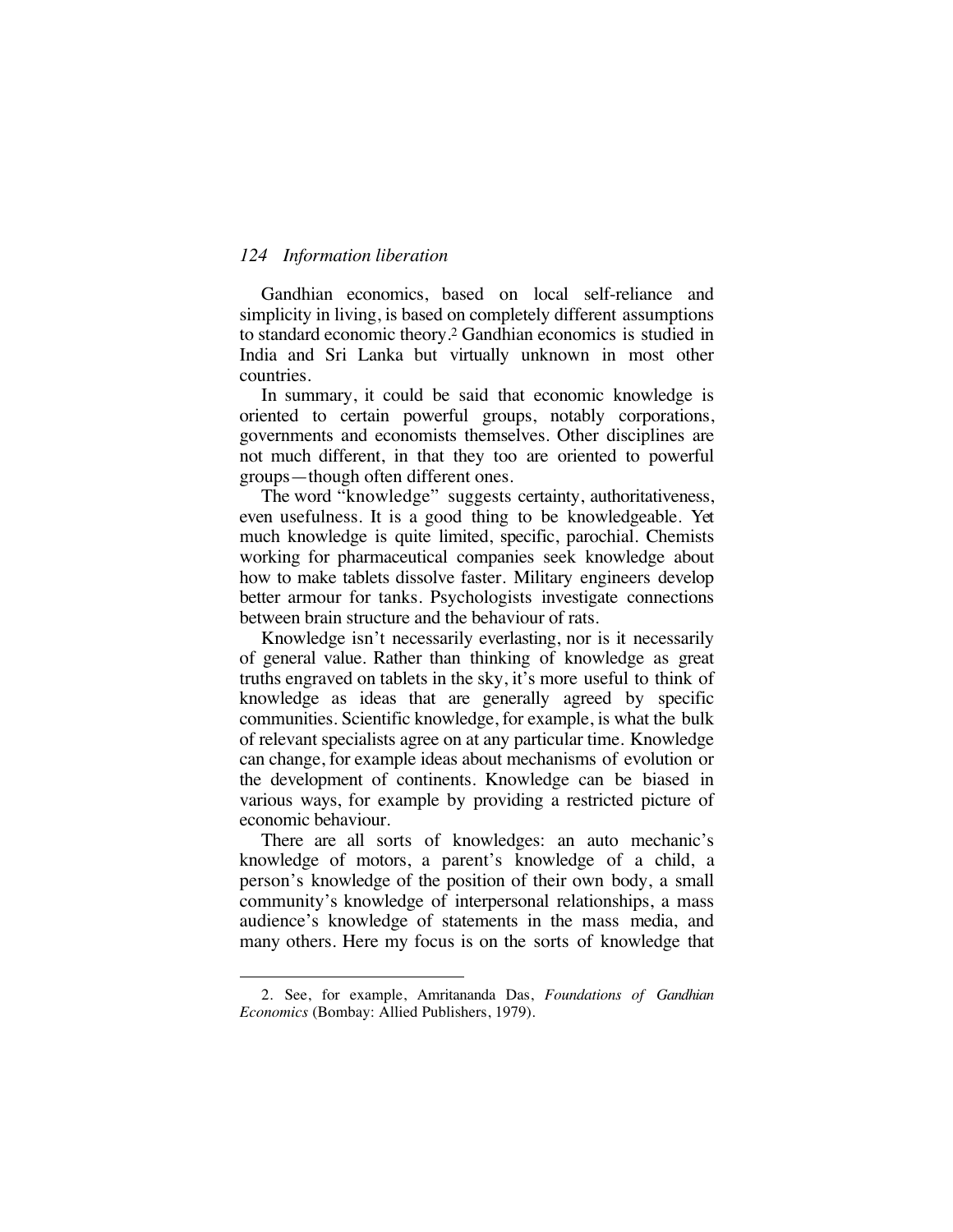have greatest credibility in most First World societies, namely knowledge certified by scientists, engineers, medical researchers, lawyers and other such experts.

In this chapter I begin by outlining some of the ways that interest groups affect the creation and use of knowledge, such as through funding, disciplines, hierarchy and competition. Then I examine some strategies for moving towards a more participatory and egalitarian connection between power and knowledge.

#### **The shaping of knowledge**

An old saying is that "The one who pays the piper calls the tune." This applies to knowledge as much as to anything else. If a pharmaceutical company sponsors research into drugs to reduce tension or control hyperactivity, then that is what the researchers are likely to find if they are successful. Funding alone doesn't guarantee results, of course, but if something is found it is likely to be of more value to the funder than others. The drug researchers might, in the course of their investigations, happen upon a substance that does something different, such as preventing kidney stones. But they are unlikely to do much research on unpatentable substances or methods, since there's no profit in that. They certainly won't find a way to reduce tension that doesn't involve drugs at all, such as by relaxation, biofeedback or small group dynamics, since they are looking only at drugs.

Funding, then, doesn't force results but it provides a strong steering process. Only certain types of knowledge are likely to result because the researchers are paid to look only for certain types of things.

Funding for the majority of formal research in the world today is provided by governments and corporations. The amount of funding from trade unions, churches, environmental groups or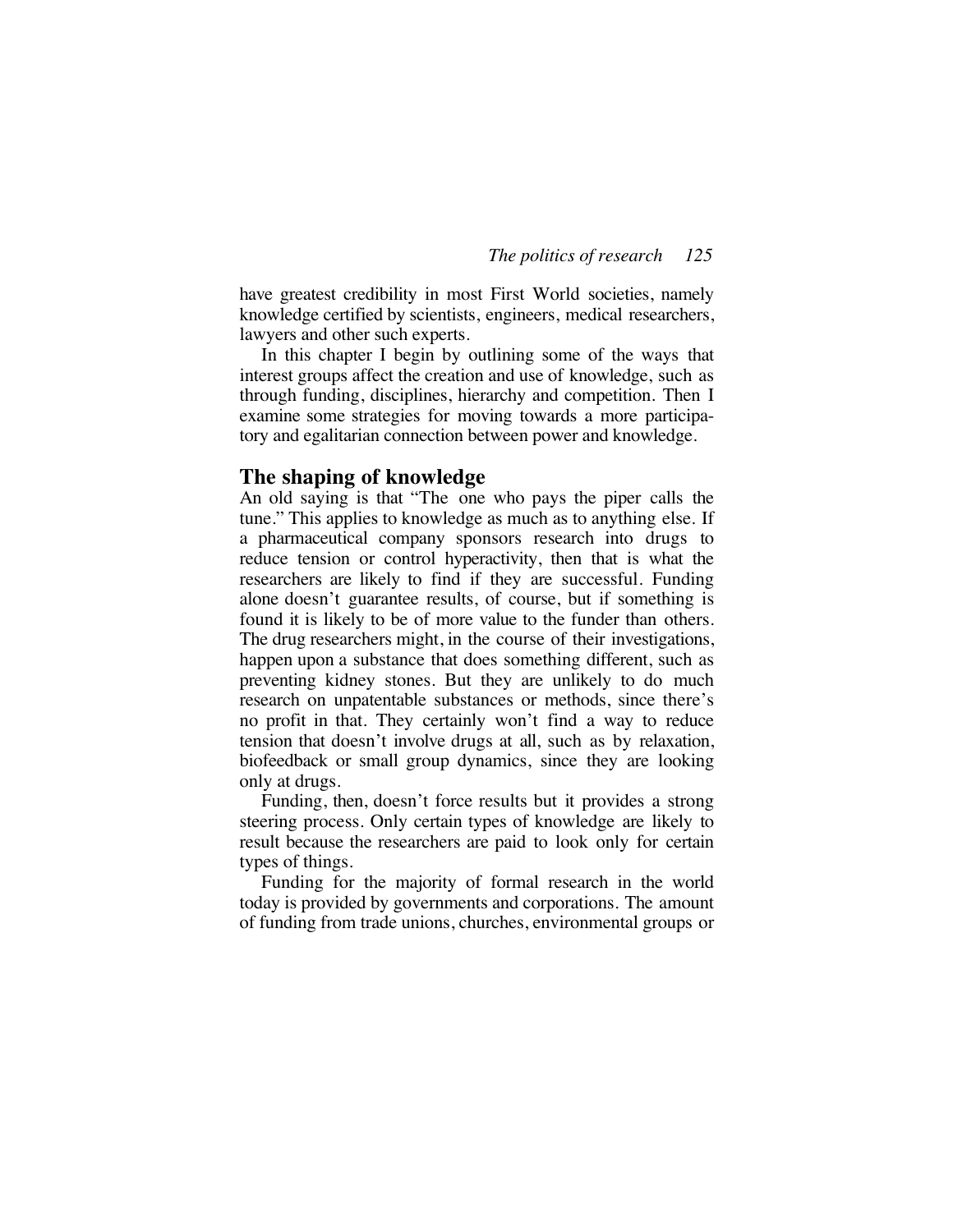women's groups is tiny by comparison. That means that most research follows governmental or corporate agendas.3

Military research is a big proportion. Here the aim is to develop more powerful weapons, more precise guidance systems, more penetrating methods of surveillance, and more astute ways of moulding soldiers to be effective fighters. For the researchers, the tasks can be very specific, such as designing a bullet that is more lethal—or sometimes less lethal, for crowd control purposes. Many talented scientists have devoted their best efforts to making weaponry more deadly.

In most government and corporate labs, practical relevance to the goals of the organisation is highly important. In these labs, the direct influence of groups with different agendas is minimal. Environmental groups do not expect chemical corporations to do research into biological control as an alternative to pesticides, and do not bother to lobby for such a change. Groups with little money to fund research turn instead to universities.

Overall, university research is less targeted to specific outcomes than most government and corporate research. This is especially true of fields like philosophy and mathematics. But before getting carried away by the wonders of "pure research" in universities, a bit of context is needed.

Universities were originally set up to train ministers and lawyers who were part of the privileged classes. Over the centuries, different groups have pushed to have universities serve their own purposes. Business leaders want graduates who will be committed and hard-working employees. Leaders of the legal, medical and other professions want training to reproduce the

 <sup>3.</sup> David Dickson, *The New Politics of Science* (New York: Pantheon, 1984); Janice Newson and Howard Buchbinder, *The University Means Business: Universities, Corporations and Academic Work* (Toronto: Garamond Press, 1988); James Ridgeway, *The Closed Corporation: American Universities in Crisis* (New York: Random House, 1968); Thorstein Veblen, *The Higher Learning in America: A Memorandum on the Conduct of Universities by Business Men* (New York: B. W. Huebsch, 1918).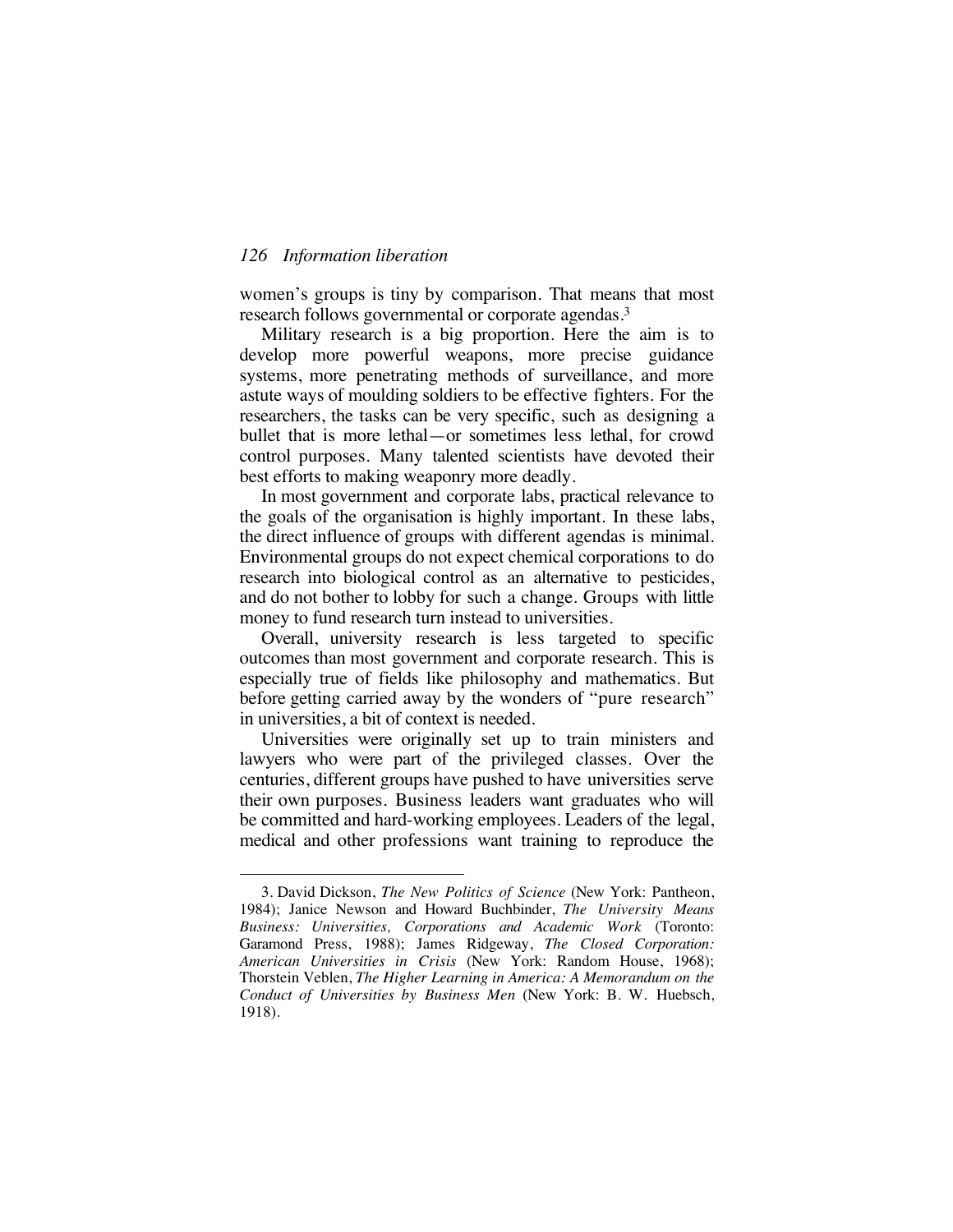profession. Governments want training for prospective civil servants. Parents want opportunities for their children. Social movements look for scholarly support for their agendas. The university is a focal point for these and other pressures and agendas.4

No single group has been able to control universities for its own purposes. If, for example, corporate leaders decided to run universities themselves, it would cost a lot of money. They would come under attack from other groups with conflicting agendas, such as parents and professional elites. The consequence has been that most universities are funded wholly or partly by governments but retain a considerable degree of autonomy compared to corporate or government research labs. The belief in "academic freedom" for scholars to pursue teaching and research provides a convenient way for universities to appear to serve the general interest while still catering for those with more power and money.

The training of members of professions remains a key task for universities. The majority of students and staff in most universities are in specific applied areas, such as medicine, law, accountancy and engineering. Research in these fields tends to be oriented to the priorities of the wider profession. Medical researchers are far more likely to investigate surgical treatments of haemorrhoids than prevention of haemorrhoids by change of diet. There is scope for research in a variety of directions, but there are several pressures towards a service orientation, including outside funding (for example by medical supply companies), controls by certification bodies (needed to vouch that a degree is suitable preparation for becoming a doctor), possible jobs outside the university, and the expectations of colleagues.

A few fields are not so tightly tied to outside groups, notably the natural sciences, social sciences and humanities. This

 <sup>4.</sup> Margaret Scotford Archer, *Social Origins of Educational Systems* (London: Sage, 1979).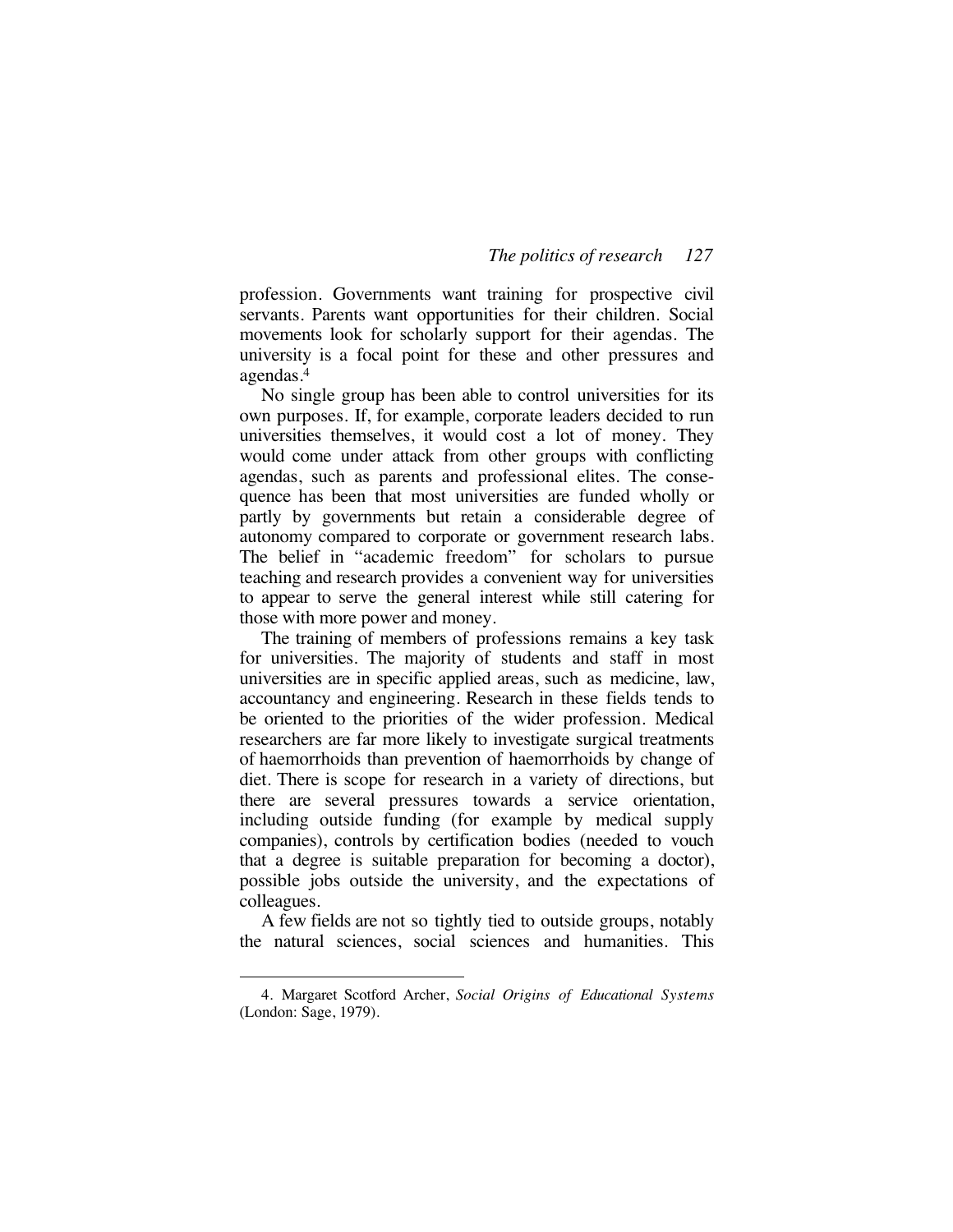includes disciplines such as physics, biology, sociology and history. Even in these areas there is the possibility of outside funding that influences research agendas. It might seem that biologists and historians are in a good position to undertake research that serves groups without money to directly pay for research. A few of them do, but not many. There are other factors to consider. Not least is the self-interest of academics themselves.

Most universities are divided up into units according to what are called disciplines, from architecture to zoology. The names and sizes of units vary from place to place. Some universities have a single mathematics department, others have pure mathematics, applied mathematics, and statistics. Occasionally new disciplines emerge and break off, such as computer science. The important point, though, is that members of each discipline jealously guard their own little patch of knowledge. They attempt to control teaching of students in their discipline, appointments in the field and the type of research that is published in the field's central journals.

Disciplines are based around a framework for understanding the subject matter of the field. Students are trained in the standard way of thinking. If researchers work in a university setting, they are influenced by colleagues. If they want to publish scholarly papers, they have to get past referees, who are usually established members of the field, most of whom expect research to follow the standard patterns. Referees and editors expect authors to be familiar with standard ideas and publications in the field, which requires a considerable investment of effort to comprehend. All this prevents outsiders from waltzing in to make a contribution to the discipline. To use another metaphor, disciplinary expectations operate like strong tariff barriers against moving very far from one's own training and previous research output.

So far, then, I've discussed two major factors that influence the production of knowledge: funding and disciplines. Sometimes these reinforce each other. For example, a civil engineer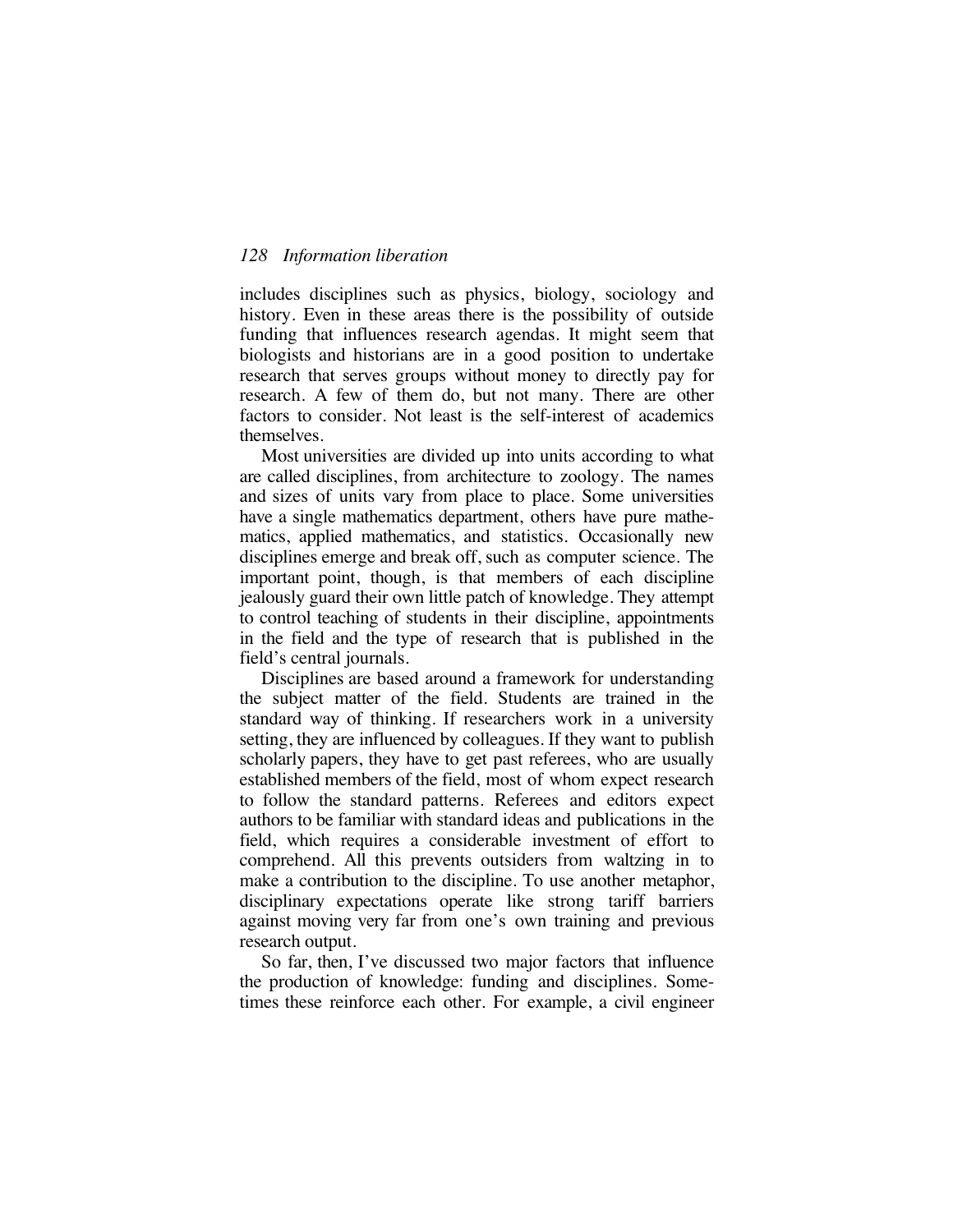working for a government roads authority will be primarily oriented to the practicalities of road design and construction, but may maintain a link to the engineering profession through journals and conferences, perhaps even writing papers for conference proceedings.

On the other hand, sometimes funding and disciplinary influences pull in different directions. Many practical problems cannot be dealt with effectively within one discipline. For example, the development of an effective military strike force requires skills from manufacturing, economics, psychology, organisational dynamics and other areas. Discipline-based universities are not much use for pulling these areas together; think-tanks, with teams of many different specialists and generalists working together, are more likely to be helpful. Little bits of the larger problem can be farmed out to specialist researchers.

|                               | <b>Plenty of funding</b>                                       | <b>Little funding</b>                                   |
|-------------------------------|----------------------------------------------------------------|---------------------------------------------------------|
| <i>Disciplines</i>            | chemical engineering,<br>computer science,<br>accountancy, law | philosophy,<br>history, creative<br>writing             |
| Interdiscipli-<br>nary fields | policy making, military<br>planning, corporate<br>strategies   | peace studies,<br>women's studies,<br>political economy |

There is quite a bit of disagreement about what constitutes a discipline. In fact, there is ongoing tension and conflict in universities over boundaries between disciplines. Usually it is those who deal with theory—pure mathematicians, theoretical physicists, econometricians—who lay claim to the core of the discipline. Others are simply "applying" the knowledge. The theory-application or pure-applied tension results from the two dimensions of influence in the above table, funding and disciplines. Power for disciplines comes from control over ideas, hence the status and influence of theory. Most money comes directly or indirectly from the potential for applications, but this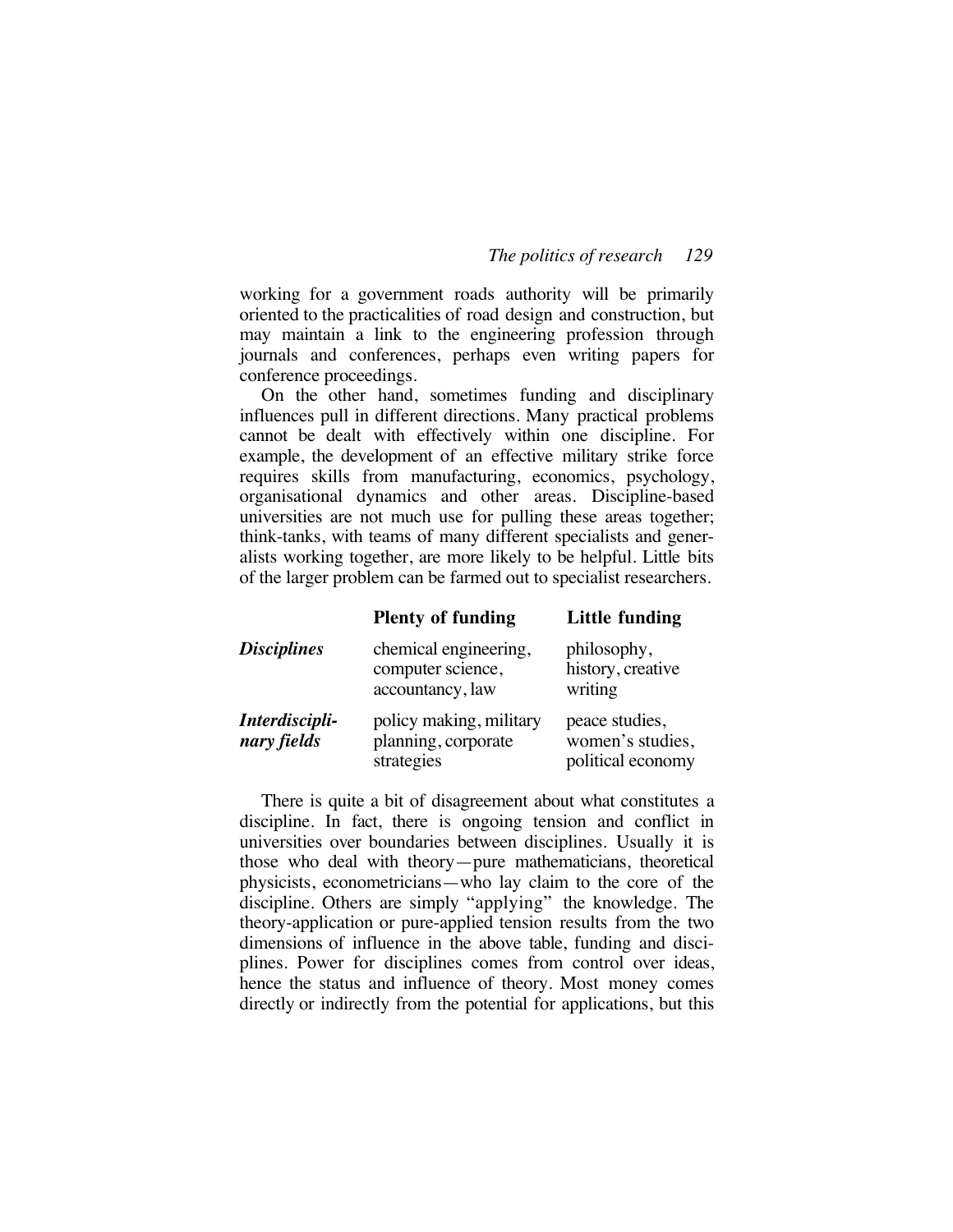makes researchers more dependent on outside groups. This creates the curious situation in universities in which theoreticians have the greatest status but applied work reaps the greatest material rewards.

The areas that are most commonly left out in the cold are interdisciplinary fields for which there is little funding. By the logic of disciplines, these fields are simply ignored. Only when there is a popular movement do universities sometimes find that there is an area of study worthy of attention. For example, the rise of the environmental movement in the 1960s led many universities to set up environmental studies programmes. But because these programmes didn't fit neatly into disciplinary boxes, they were vulnerable to cutbacks and amalgamations as the years wore on.

If disciplines are thought of as fiefdoms based on monopolies over separate bodies of knowledge, this helps to explain a number of features of academia.<sup>5</sup> If the members of the discipline claim that they alone are qualified and knowledgeable to make decisions about the discipline, then it is helpful if it is difficult for outsiders to understand what is going on. Jargon fits in here. The specialised language and concepts of the discipline are convenient for those in the know. They also are convenient for ensuring that outsiders can't quickly see through to the essence of the issues.

Research is the process of testing existing knowledge and developing new knowledge. Research is generally rarefied and accessible only to specialists. Hence, it bolsters disciplines, since disciplines are essentially based on claims built around bodies of knowledge.

By contrast, teaching is a process of helping others to understand bodies of knowledge. Teaching is necessary to

 <sup>5.</sup> For critiques of some disciplines, see for example Stanislav Andreski, *Social Sciences as Sorcery* (New York: St. Martin's Press, 1973); Trevor Pateman (ed.), *Counter Course: A Handbook for Course Criticism* (Harmondsworth: Penguin, 1972).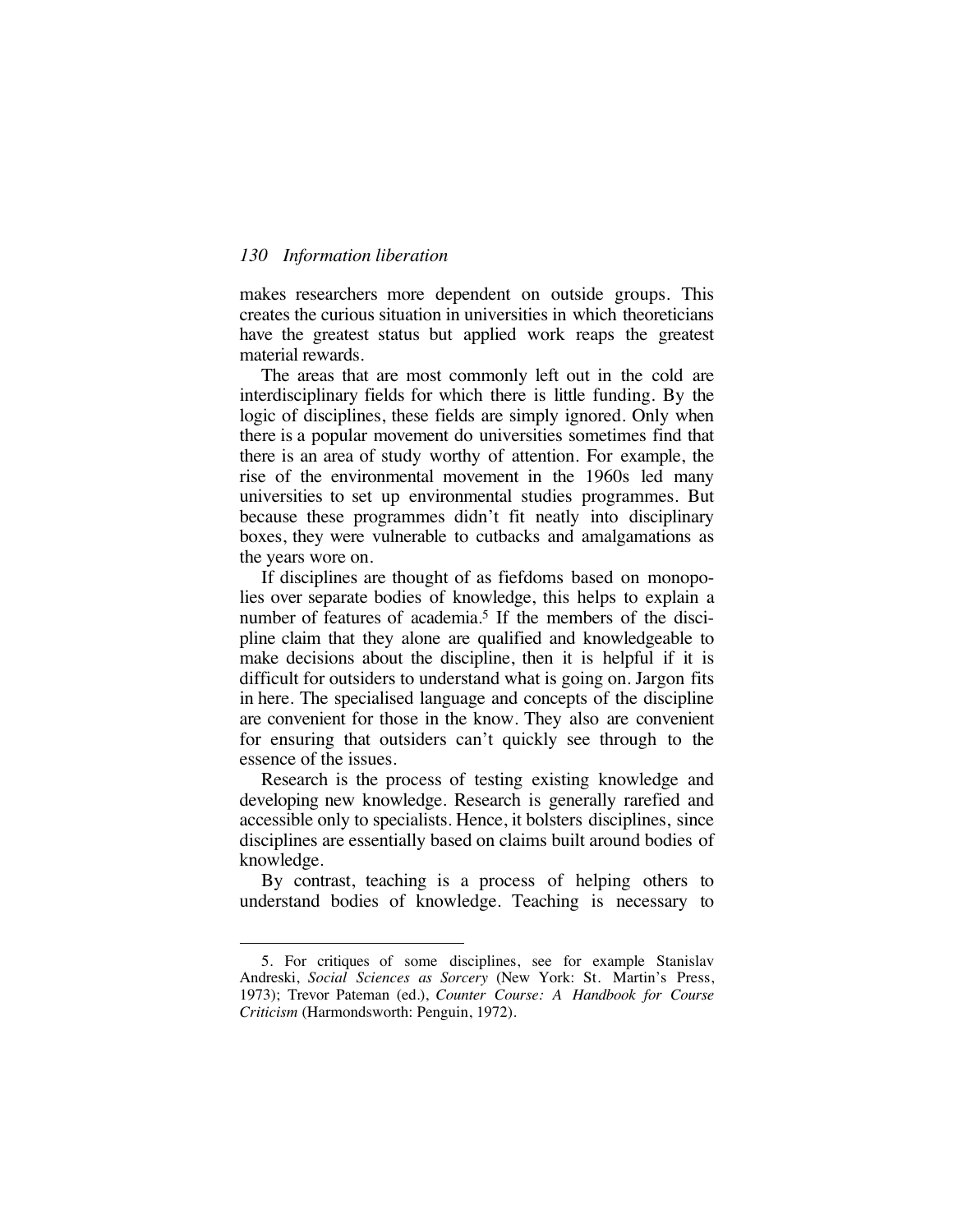reproduce the discipline by training new recruits, but if it makes the core of the discipline seem too easy or obvious, then it can undermine the credibility or mystique of the discipline. It should be no surprise, then, that in most universities research has far more status than teaching. Teaching is problematic for a discipline—necessary, but potentially threatening.

More definitely threatening is popularisation, namely making ideas of the discipline readily accessible to a wide audience. Popularisation undermines the mystique of the field, helping outsiders to gain insight into central areas. Many academics look down on popularisers even when such individuals are accomplished scholars. Ironically, some popularisers serve their disciplines by building public support. But just as theory is venerated in universities although most funding comes for applications, so esoteric research contributions are lauded whereas those who are popular with students and the wider public are greeted with suspicion. The latter are a threat because they have a power base not controlled by the discipline itself.

One more factor is vital in this complex situation: hierarchy. Not everyone doing research is equal. At the top are directors of research institutes, university managers and editors of prestigious journals. Research hierarchies seldom are straight up and down like in the military, but involve a complex array of positions. A researcher can be influential through supervising many research students, heading a department, sitting on a research grants committee, being an official in a professional association, or editing a journal. The figures who combine many of these roles are powerful in the discipline.

Hierarchy helps to orient research to sources of funding and to disciplinary priorities. The more powerful researchers often have personal or professional links with powerful figures in funding organisations. Junior researchers who might be tempted to stray from conventional research topics are brought into line by the competition for positions, funding and status. To get a job, to get research grants, to get promotions, it is highly advantageous to follow the beaten track, innovating enough to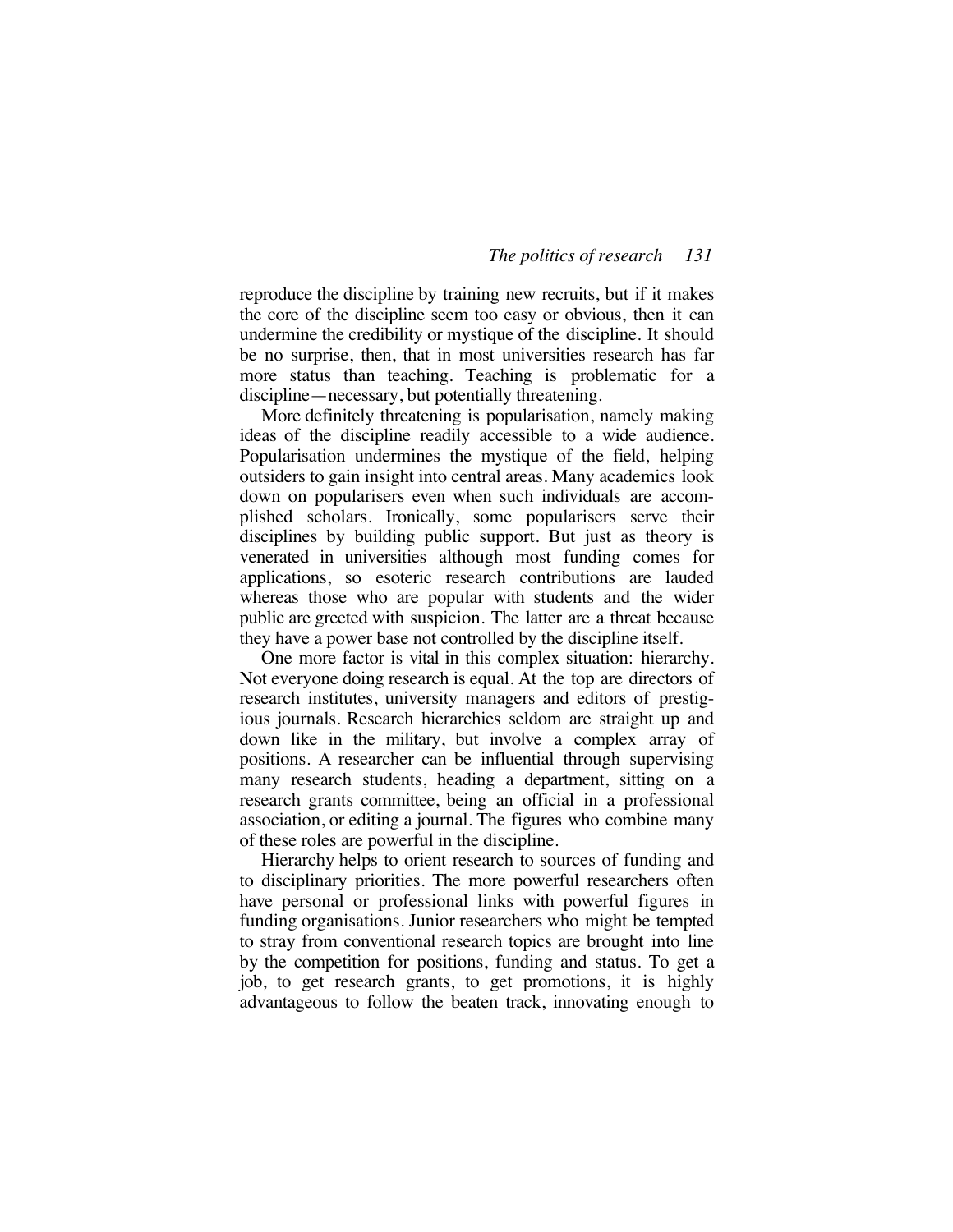distinguish oneself from others but not so much as to threaten the existing system of knowledge. Most prominent popularisers are senior figures who have already established their scholarly reputations and have secure jobs. Younger scholars keep their heads down.

#### **Education for hire?**

From the point of view of the classical ideals of higher education, which can be summarised by the phrase "the pursuit of truth," modern higher education has many failings.

• Knowledge is treated as a commodity, passively accepted and absorbed by student consumers.

• Classroom experience is organised around the premise that learning results only from being taught by experts.

• Knowledge is divided into narrow disciplinary boxes.

• Original, unorthodox thoughts by students, and nonconventional choices of subjects and learning methods, are strongly discouraged.

• Competition prevails over cooperation.

• Knowledge and learning are divorced from social problems or channelled into professional approaches.

• Credentials, the supposed symbols of learning, are sought more than learning itself.

• Performance in research takes precedence over commitment to teaching.

• Most research is narrow, uninspired and mediocre, useful only to other experts or vested interests.

• Scholarly openness and cooperation take second place to the academic rat race and power struggle which involves toadying, backstabbing, aggrandisement of resources and suppression of dissidents.

• Original or unconventional thoughts by staff, or action on social issues, are penalised, while narrow conformist thought and action are rewarded.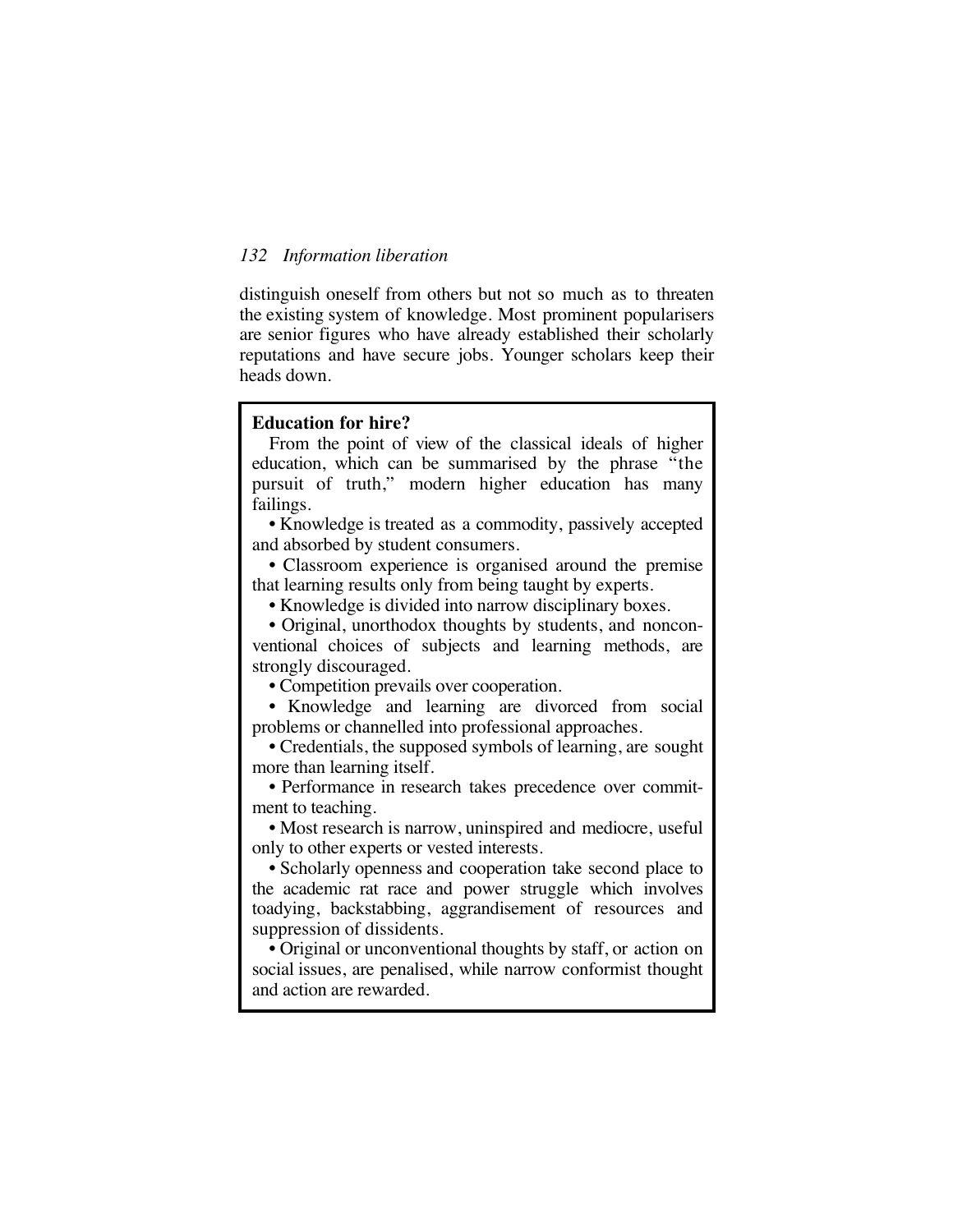The existing system of knowledge production is quite complex, but understanding its main features explains a lot.6 It can be summarised as follows. Funding in particular areas and for particular applications is of fundamental importance in government and corporate research laboratories. Within the university sector, funding is important but so are disciplines. Knowledge production and teaching are divided up according to disciplines and research specialties. Some disciplines are closely tied to particular professions, but disciplinary elites have a great deal of power. Finally, hierarchy within research communities keeps most junior researchers in line. The essence of the academic system is remarkably stable in spite of periodic upheavals. Although funding, disciplines and hierarchy help to orient most research to groups with more money and power, the system is not totally controlled. Researchers sometimes align themselves with goals and groups outside the mainstream.

Intellectuals on their own are not major wielders of power. They mostly operate to serve other powerful groups, especially governments, corporations and professions, by providing useful knowledge and by providing legitimacy for policies and practices.7 For example, engineers do their job to help improve roads, factories, electricity systems and computer networks, and thus serve transport departments, industrial enterprises, electricity authorities and computer companies. By being the experts in

 <sup>6.</sup> Some good treatments—all of US higher education—are J. Victor Baldridge, *Power and Conflict in the University: Research in the Sociology of Complex Organizations* (New York: Wiley, 1971); Theodore Caplow and Reece J. McGee, *The Academic Marketplace* (New York: Basic Books, 1958); Lionel S. Lewis, *Scaling the Ivory Tower: Merit and its Limits in Academic Careers* (Baltimore: Johns Hopkins University Press, 1975); Arthur S. Wilke (ed.), *The Hidden Professoriate: Credentialism, Professionalism, and the Tenure Crisis* (Westport, CT: Greenwood Press, 1979).

<sup>7.</sup> Charles Derber, William A. Schwartz and Yale Magrass, *Power in the Highest Degree: Professionals and the Rise of a New Mandarin Order* (New York: Oxford University Press, 1990).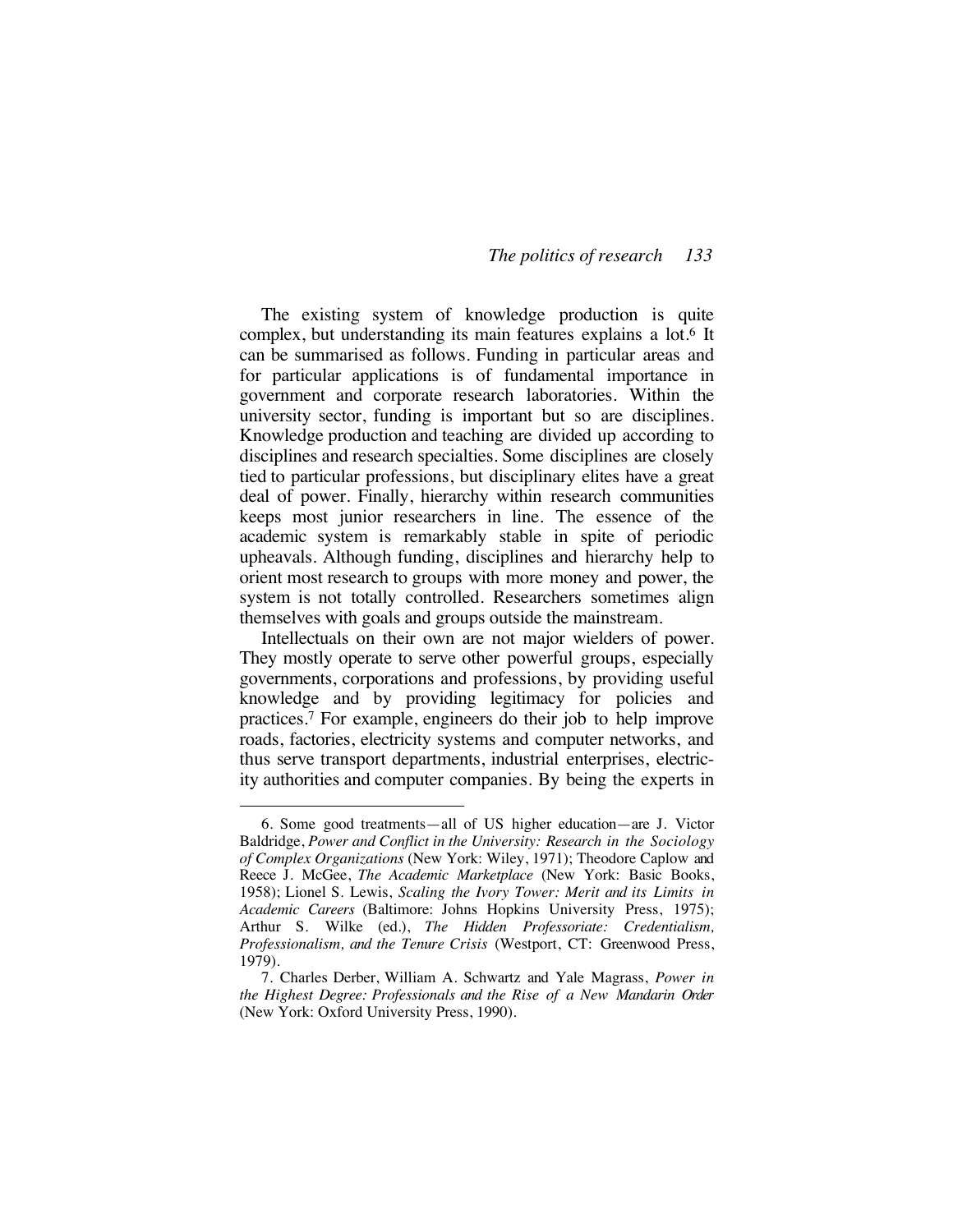designing such systems, they provide legitimation for the process, in which nonexperts have little say unless they are key figures in the relevant organisation.

Social activists often express great frustration and annoyance with academics who are in such a good position to help the cause but do so little. A tenured academic has job security, a good salary, flexible working hours and a great deal of control over areas to research—not to mention, in many cases, specialist knowledge and considerable skills in writing and speaking. Such a person could be a tremendous asset to a hard-pressed activist group dependent on volunteers and without the capacity to carry out in-depth investigations. While quite a few academics sympathise with environmental, peace, feminist, antiracist and other social movements, very few become heavily involved. Hence the frustration.

Activists do not get so annoyed at nonsupportive researchers in corporations and governments, since the constraints on them are greater and much more obvious. In universities, there are fewer formal constraints. But the pressures for proper academic behaviour are quite powerful: funding, job opportunities, training in the discipline, peer pressures. The chains are more subtle and more easily broken, but they do exist.

# **Corruptions of expert knowledge**

Knowledge isn't power just by itself, but it can be a means for obtaining power, wealth and status. Because of this, individuals and groups try to convince others that they have exclusive access to the truth—in other words, that they are the authorities in particular areas of knowledge. In order to part with this knowledge, they ask for fees, jobs, careers and status. Because there can be money and status from being a recognised expert, there is a temptation for experts to sell themselves to the highest bidder. Many experts are willing to serve those who are powerful, who are not necessarily those who need expert knowledge the most.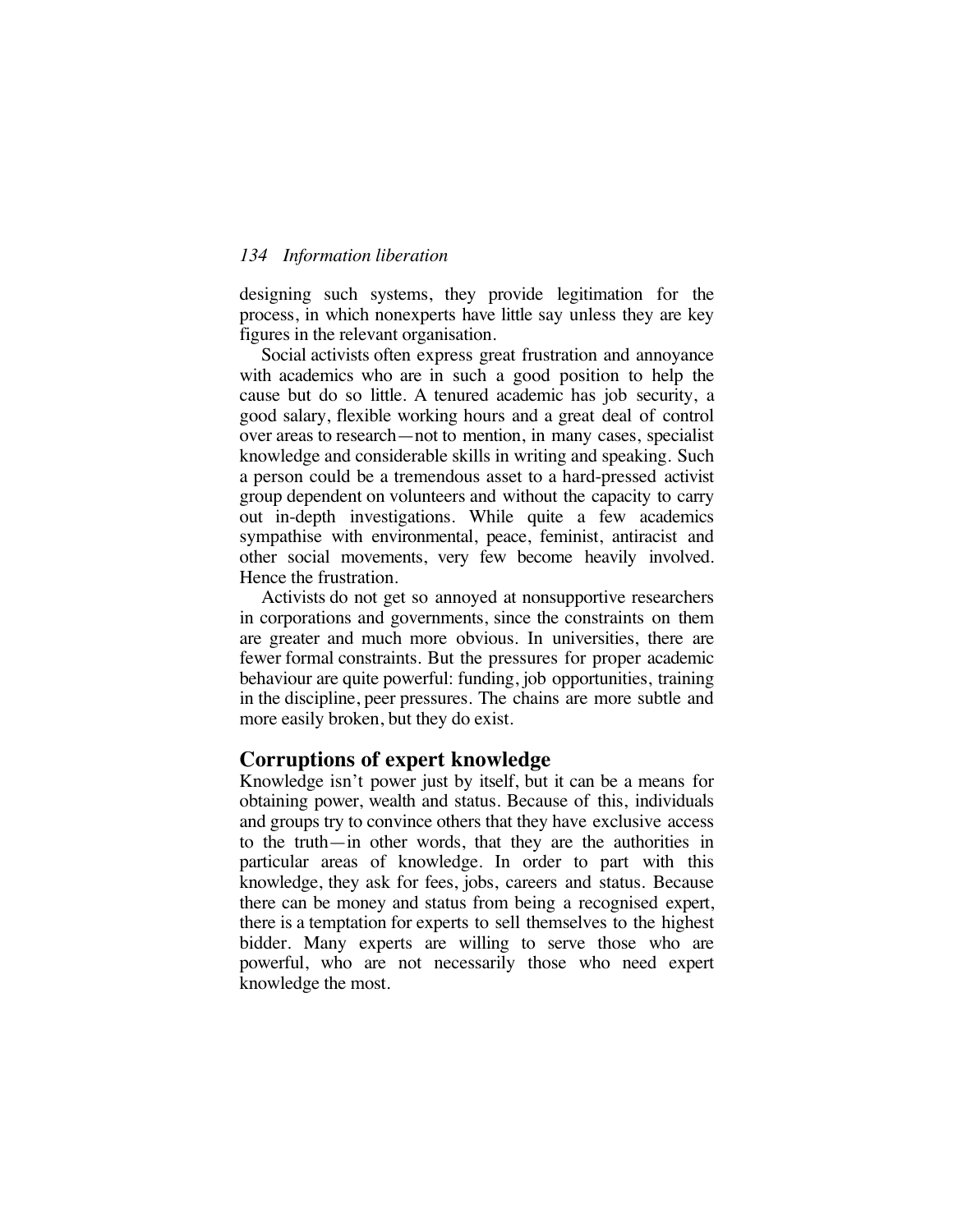Once a group of experts has established itself as having exclusive control over a body of knowledge, it is to their advantage to exclude nonexperts. This occurs in many ways. A long and expensive training is commonly demanded before a newcomer can be accepted as an expert. In the case of medicine, law, engineering and some other professions, formal certification is required in order to practise in the field. The new recruit is expected to use the appropriate jargon. Editors expect a certain approach and type of writing for contributions to expert journals.

Most experts are full-time professionals. Those who might like to make an occasional contribution are not made welcome. Finally, many experts are arrogant, displaying contempt or hostility to amateur interlopers.

Full-time professional experts are not inherently nasty. Rather, the power they gain from having control over the field leads them to develop attitudes, beliefs, training systems and procedures that maintain the control and keep out nonexperts.

Occasionally outsiders try to enter the expert domain. Alternative health practitioners make recommendations on preventing and treating disease. Home buyers handle legal details themselves rather than hiring a lawyer. Citizen groups oppose planning decisions recommended by engineers. In cases such as this, the challengers can come under attack. Doctors try to get government support to outlaw medical advice by anyone without a medical degree. Lawyers try to restrict legal practice to their own members. Engineers attack the credibility of citizen interveners.

Sometimes the challengers know as much—have as much "expertise"—as the official experts. The conflict is between the expert establishment, namely the group of experts with official recognition and more power, versus expert outsiders.8

 <sup>8.</sup> Brian Martin (ed.), *Confronting the Experts* (Albany: State University of New York Press, 1996).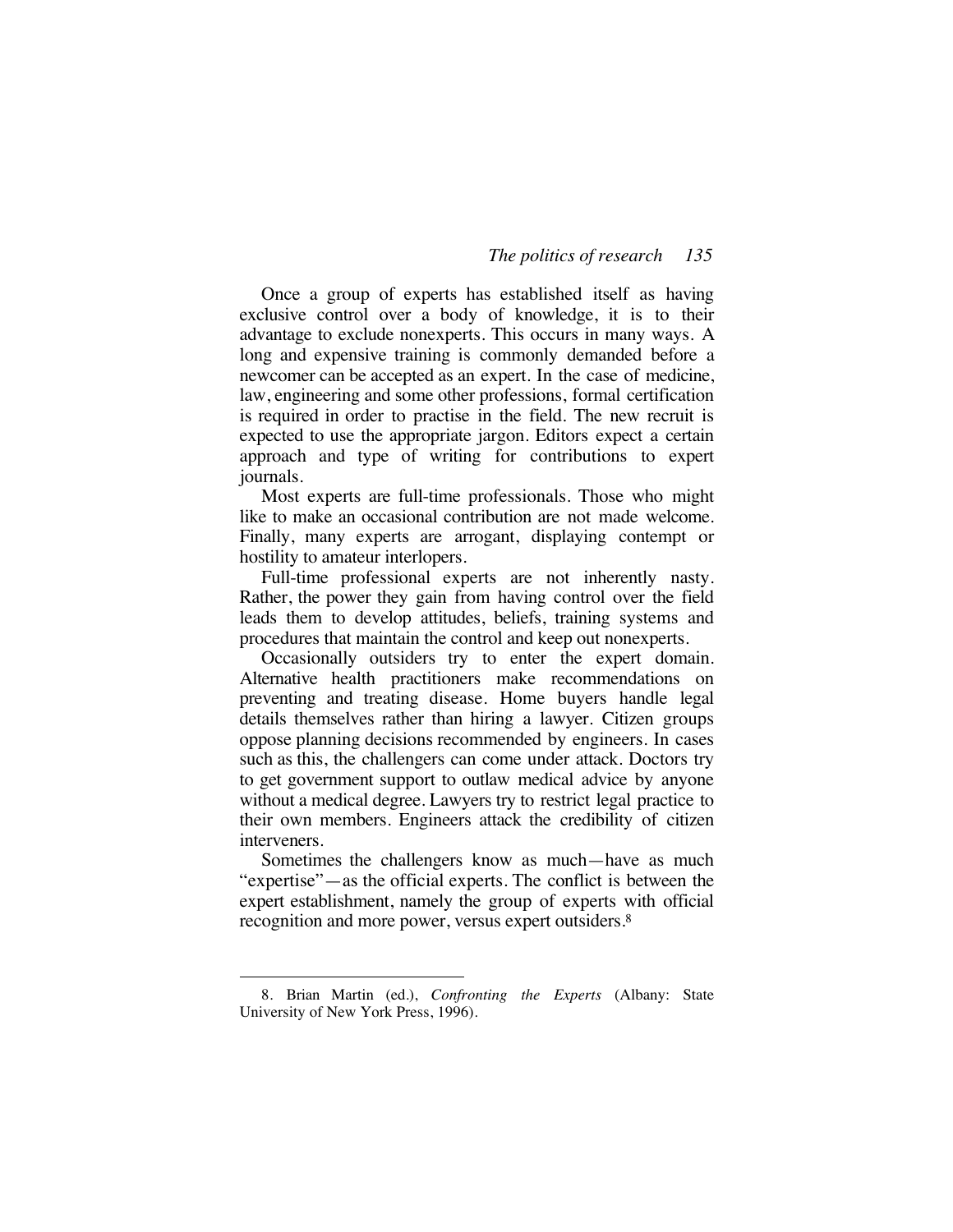Even more serious is when an expert who is part of the establishment becomes a dissident, questioning the standard way of doing things. A doctor who questions the value of chemotherapy or an accountant who exposes corporate corruption is liable to come under attack, being harassed, ostracised, reprimanded, demoted and dismissed. Instead of responding to the person by discussing the issues and attempting to refute their views, the dissident becomes the target. This can only happen when the establishment has power that can be exercised against dissidents.

#### **An alternative vision**

The existing system for producing knowledge is based on funding, from those who can afford it, for full-time professionals to carry out research that is communicated to peers in specialist journals. This system powerfully shapes visions of alternatives. Most of those who want to change the system want some of the research to be oriented towards problems that concern them. They are concerned about bias in research results, not about questioning underlying biases in the research system.

An alternative model of research is community participation and control. Community participation means that anyone potentially could join in research projects: no credentials would be required. Community control means that funding and accountability would be in the community's hands.

| <b>Model: Elite</b> |                           | <b>Community</b> |
|---------------------|---------------------------|------------------|
| funding             | governments, corporations | community        |
| participation       | professional researchers  | volunteers       |
| organisation        | hierarchy                 | egalitarian      |
| knowledge           | disciplines               | problem-oriented |

Some academics argue that they should be given full academic freedom, without constraints from government and corporate funders. But this is really just a claim for funding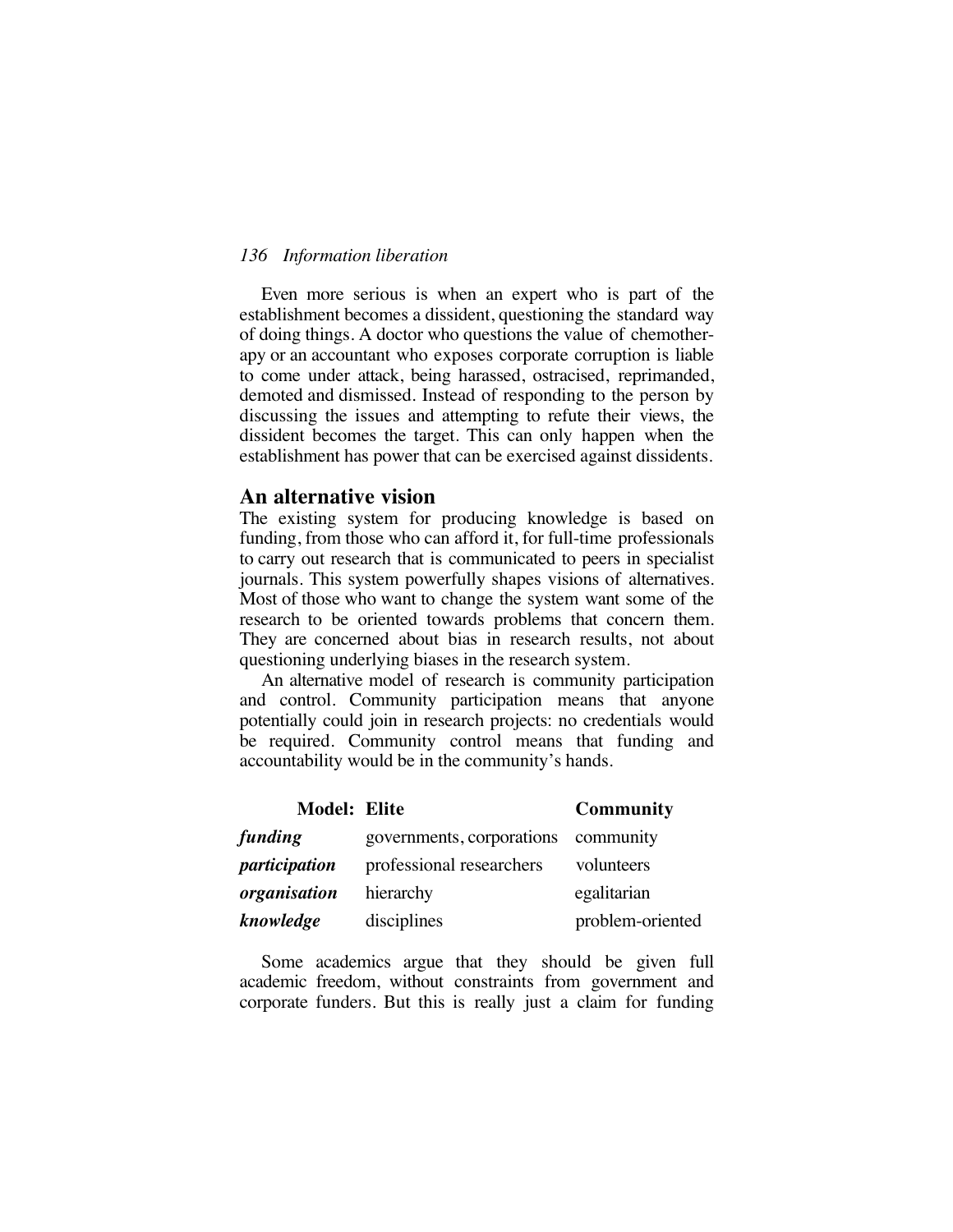without accountability. The community model does not eliminate controls over knowledge production. The question is the nature of the controls and who can participate in research.

The community model is such a complete challenge to the elite model that it is hard to see how it might operate. It is basically a vision of an alternative, not a prescription for changing things right now. There are a few suggestive pointers.

• Trials have shown that high school students can, after a few months of training, do publishable medical research.<sup>9</sup>

• Groups of citizen researchers in Japan have carried out innovative studies of pollution, for example tracking down the source of Minamata disease sooner than high-powered professional research teams.10

• Numerous citizen groups carry out "community research," involving community members in studies of health, social services, and various other topics.

Science is one of the most highly professionalised aspects of modern society. While there are quite a few talented amateur botanists and astronomers, there are hardly any amateur physicists or mechanical engineers. Therefore it is especially difficult to see what an alternative would look like without the system as it exists. There might well be massive investment in a community-run research system, and many of the same people might spend much of their time doing research.

To begin to imagine the community model of research, it is necessary to imagine a different economic structure. One example is a system where the basic necessities of life are available to everyone in the community as a matter of right: food, clothing, shelter, transport. Those who wanted to would be able to work in areas of their choosing, subject to availability of facilities and opportunities. Some might choose to spend most

 <sup>9.</sup> The programme run by Gary Huber is described in "Bucking the system," *Newsweek,* 10 January 1972, p. 26.

<sup>10.</sup> Jun Ui, "The interdisciplinary study of environmental problems," *Kogai—The Newsletter from Polluted Japan,* Vol. 5, No. 2, Spring 1977, pp. 12-24.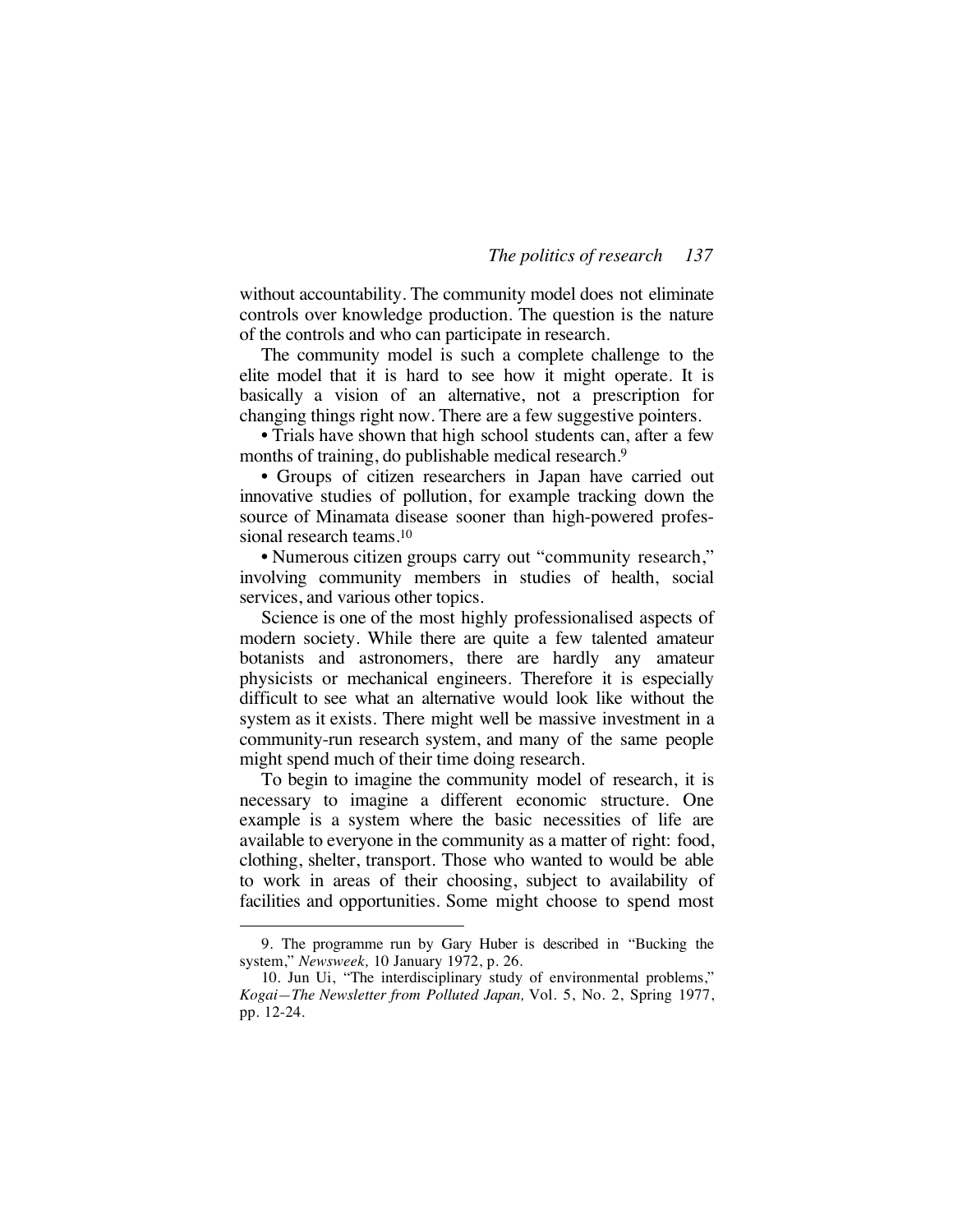of their time in a single area, such as building houses or rearing children. Others might choose to be active in a variety of areas, such as growing food, producing appliances and painting. This picture is sketchy, to be sure, but is one possible way to organise society that is compatible with what is known about human psychology and skills.

What is today called research could be undertaken in a variety of situations. Those working in a particular area, such as producing plastics, teaching history or designing transport systems, could undertake investigations as part of doing their work better. They might do the investigations themselves or invite others to undertake them. Others might feel like undertaking research independently of work situations, either on their own or in groups.

There could be just as much research in a society organised this way as in current societies. Curiosity is a common human trait, especially in children. Given the opportunity, many more people might become involved in some sort of research. Largescale projects would be possible by communities agreeing to make funds available. There would be big differences, though, in the power associated with expert knowledge. Rather than a small elite making the crucial decisions about research and most research being oriented to powerful groups, in this hypothetical society the power associated with expert knowledge would be greatly reduced. Entry into research activities would be much easier. Community members would be more involved in making decisions about what research should be undertaken, what facilities should be funded, etc.

My point is not to advocate this particular picture of community research. It is just one of many visions.11 Rather, my

 <sup>11.</sup> See also Peter Abbs and Graham Carey, *Proposal for a New College* (London: Heinemann Educational Books, 1977); Bill Draves, *The Free University: A Model for Lifelong Learning* (Chicago: Association Press, 1980); Jonathan Kozol, *Free Schools* (Boston: Houghton Mifflin, 1972); Michael P. Smith, *The Libertarians and Education* (London: Allen and Unwin, 1983).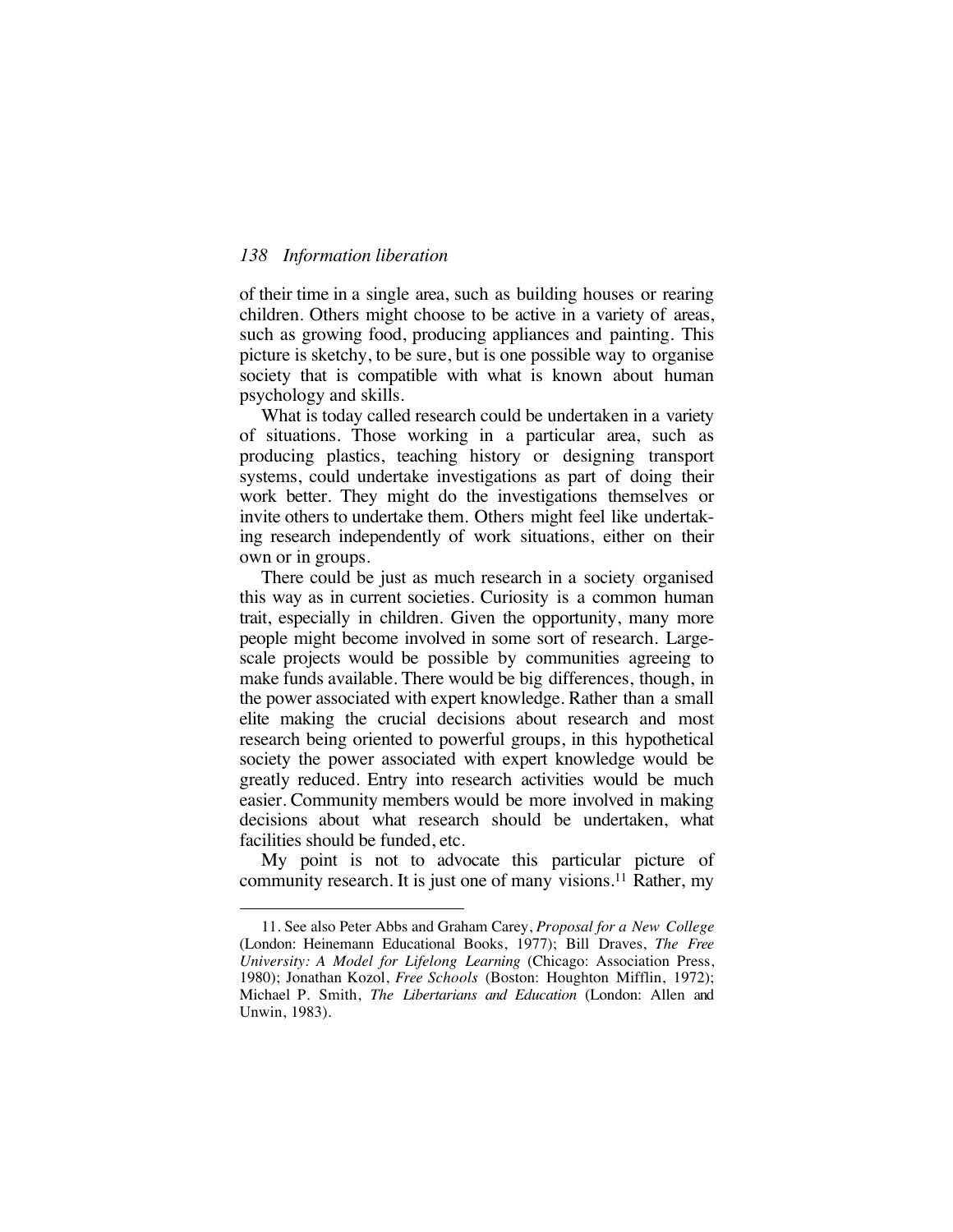aim is to suggest that the corruptions of power associated with expert establishments should be recognised and taken into account when designing a research system. No doubt it will take a fair bit of experimentation—research!—to determine what sort of system can most effectively produce knowledge that serves the common interest.

## **What can be done?**

There are lots of possible ways to challenge the orientation of knowledge to powerful groups, and many people are making challenges in their own way. There's no single best strategy, because what a person can do depends on their own situation. So it's worth looking at a range of possibilities.

#### *Critical teaching*

Teaching is inherently a threat to academic control over bodies of knowledge, since the aim is explaining ideas to wider audiences. If teaching is kept pretty much to the straight and narrow, covering orthodox ideas, then it's not a threat. Getting students to think for themselves and to question conventional wisdom in a fundamental way potentially undermines intellectual privilege.12

The usual limitation of critical teaching is that it remains critical at the level of ideas. There are some powerful critiques of orthodox theory available, but they just sit on the shelves or in students' essays unless someone does something about them. The priority of most students is to obtain degrees. If given encouragement, they might write a hard-hitting essay, but sending a letter to a local newspaper is another story.

There are, though, some enterprising teachers and even entire departments that promote learning by getting students actively engaged in community issues, for example tackling pollution problems or providing legal help to minority groups.

 <sup>12.</sup> Ira Shor, *Critical Teaching and Everyday Life* (Montreal: Black Rose Books, 1980).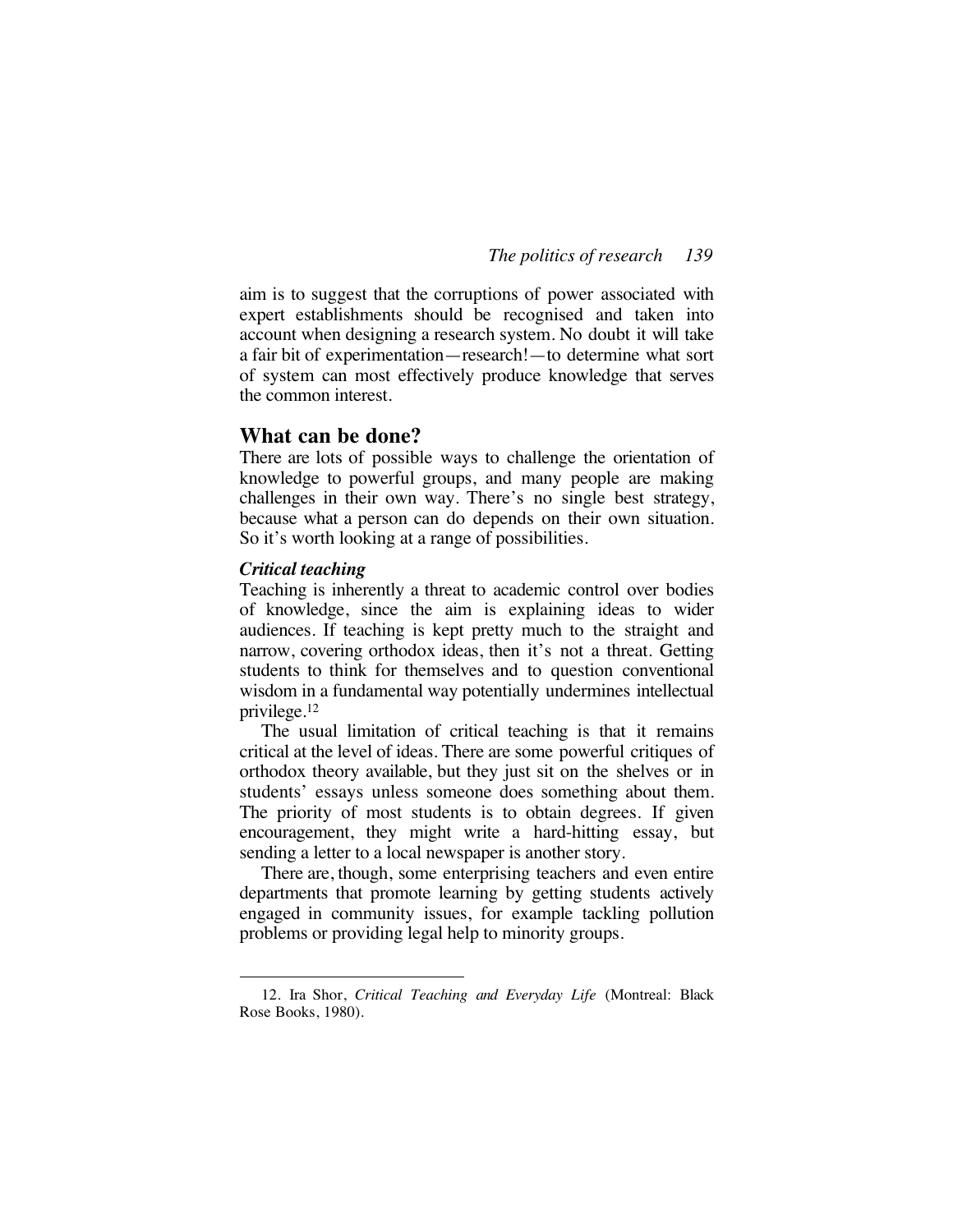#### *Critical research*

Although the bulk of research carried out is directly or indirectly oriented to the interests of dominant groups (including the researchers themselves), some researchers explicitly aim their work in other directions. This includes engineers who develop appropriate technology for disadvantaged people and psychologists who seek ways for people to resist manipulation by advertisements.

A lot of "critical research" that is published in academic journals is never read by anyone except academics. It is too abstract and difficult to read for anyone else. More helpful is critical research that engages with people, providing a product or idea that can be grasped and used.

Critical teaching and research merge when students are involved in projects that essentially involve doing research as a means of learning. So-called "action research" can fit this picture. Researchers, including students, undertake projects that help communities to help themselves, such as working with homeless people to develop strategies against policies creating homelessness.

#### *Popularisation*

When knowledge is kept within professional circles it is mainly of service to those who have the money or power to get professionals to do their bidding. Making the knowledge understandable to a wider community undermines the professional monopoly. No wonder that popularisers are looked down upon by experts in their fields.

There are different types of popularisation. Some popularisers, such as Isaac Asimov, Martin Gardner and Carl Sagan, mainly speak of the wonders of science. Their popular works mainly serve to get more people to support scientific work by the professionals. They seldom make criticisms of powerful patrons of science. (Sagan's prominent role in promoting the theory of nuclear winter and arguing for nuclear disarmament may be a partial exception.) Other popularisers, such as Rachel Carson,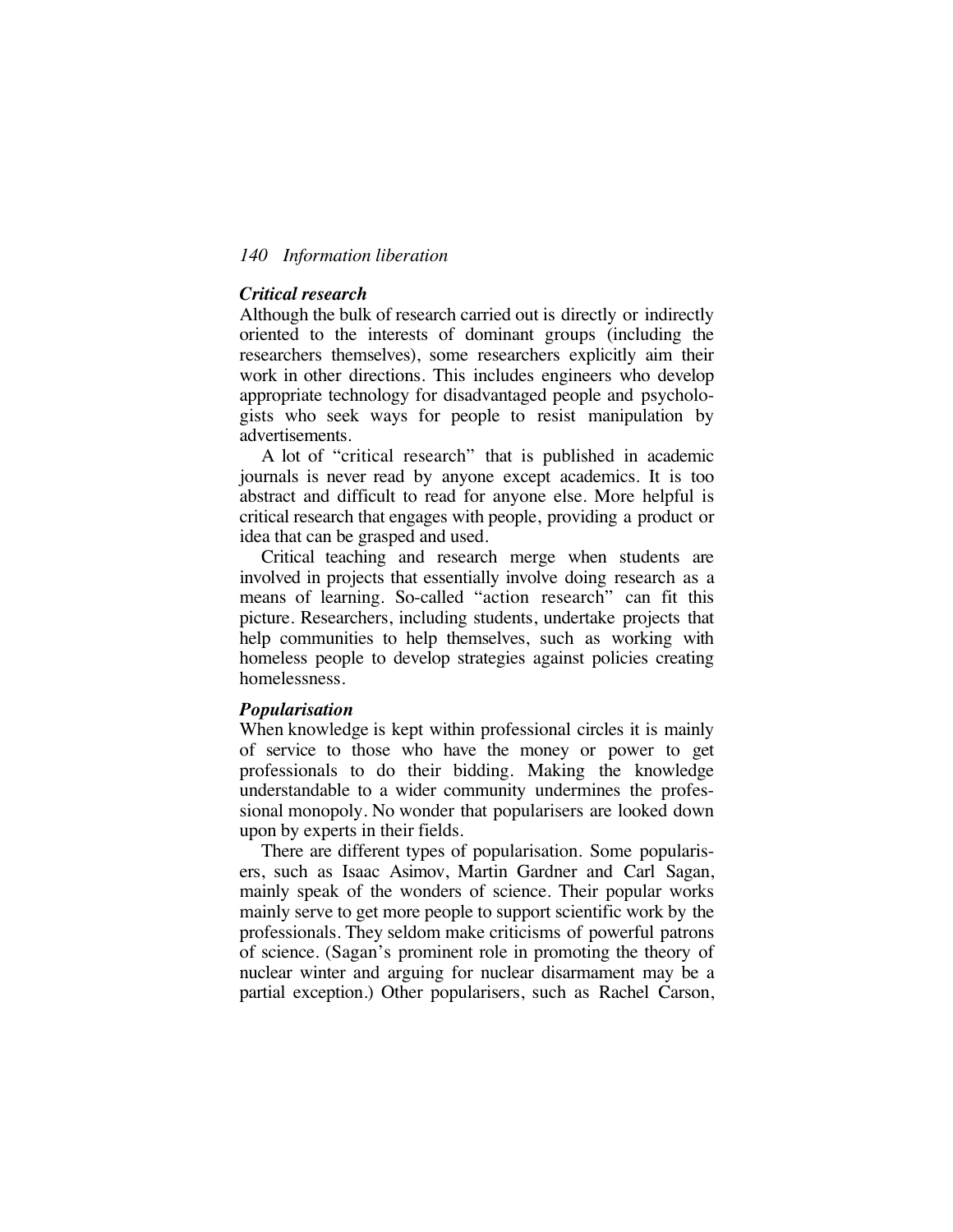David Suzuki and John Kenneth Galbraith, have taken a more critical role: they encourage people to be critical of influential trends in their fields.

Only a small number of individuals can ever become as widely known as Sagan and Suzuki. But others can undertake the task of critical popularisation in their own way. For example, political scientist Michael Parenti has written many books providing a straightforward, hard-hitting critique of the US political and economic system. These books have had far more impact than sophisticated critiques published in left-wing journals mainly read by a few left-wing intellectuals.

#### *Independent scholarship*

Rather than taking the road through universities—namely, formal study and acquisition of credentials—it is possible to learn and do research outside the academic system. So-called "independent scholars" are people who have learned or researched on their own, in some cases becoming prominent as a result. Examples include Betty Friedan, Buckminster Fuller, Hazel Henderson, Eric Hoffer, Alvin Toffler and Barbara Tuchman.13

Independent scholars are not so shaped by formal training, peer expectations, and organisational penalties for going against the grain. On the other hand, independence in many cases means getting little money from one's intellectual efforts, or else becoming dependent on a new patron, such as the publisher of a commissioned book.

#### *Research and social movements*

Feminists, environmentalists and other social activists vary enormously in the way they use research. I've met some environmental campaigners who never read a single political analysis. They act entirely on the basis of their own experience of how the political system operates. Some research is important

 <sup>13.</sup> Ronald Gross, *The Independent Scholar's Handbook* (Berkeley, CA: Ten Speed Press, 1993).